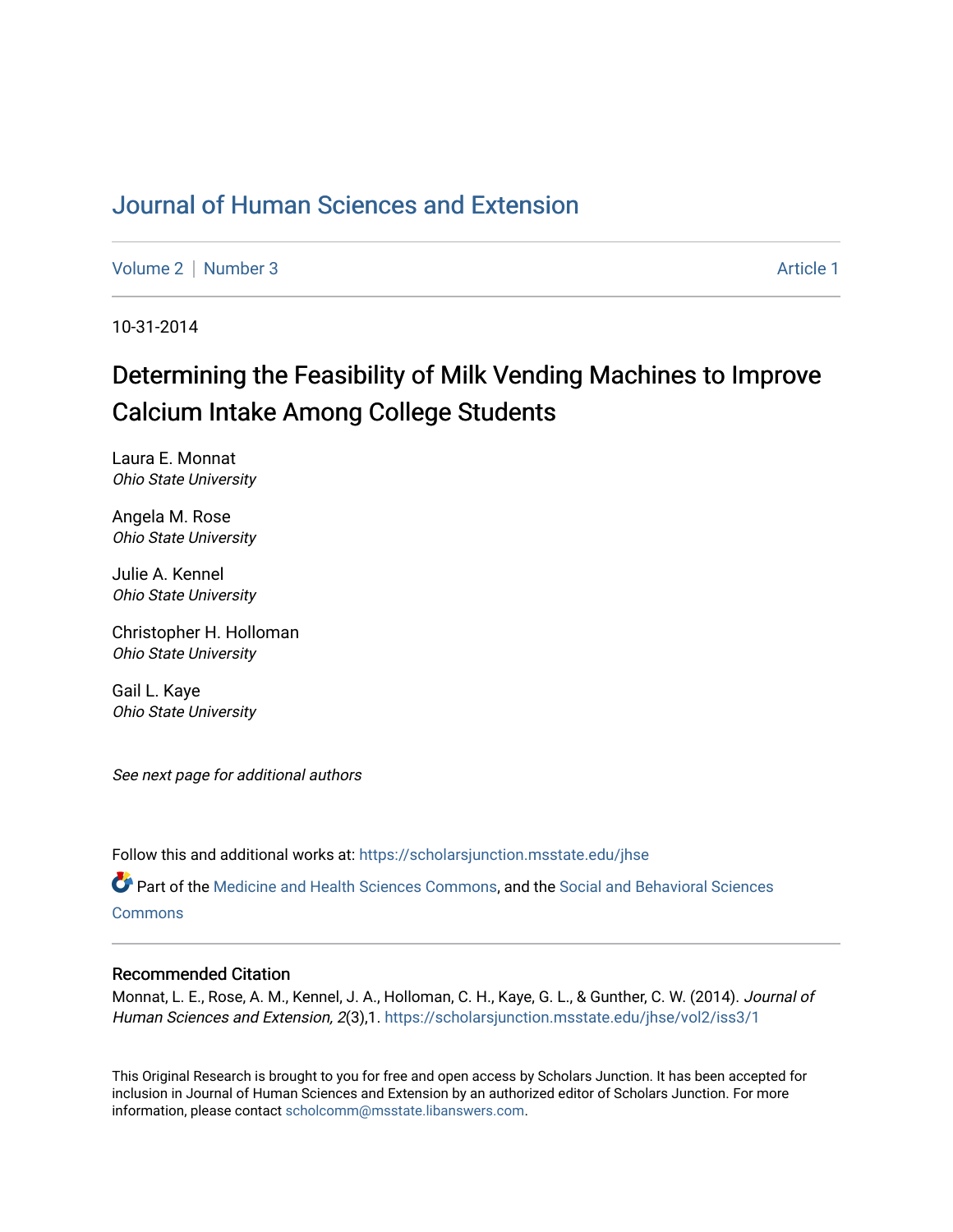### Determining the Feasibility of Milk Vending Machines to Improve Calcium Intake Among College Students

#### Acknowledgments

We thank Dr. Richard S. Bruno for his critical review of the manuscript. Funding for this research was provided by the American Dairy Association Mideast, Columbus, Ohio. There are no financial disclosures or conflicts of interests related to this study.

#### Authors

Laura E. Monnat, Angela M. Rose, Julie A. Kennel, Christopher H. Holloman, Gail L. Kaye, and Carolyn W. Gunther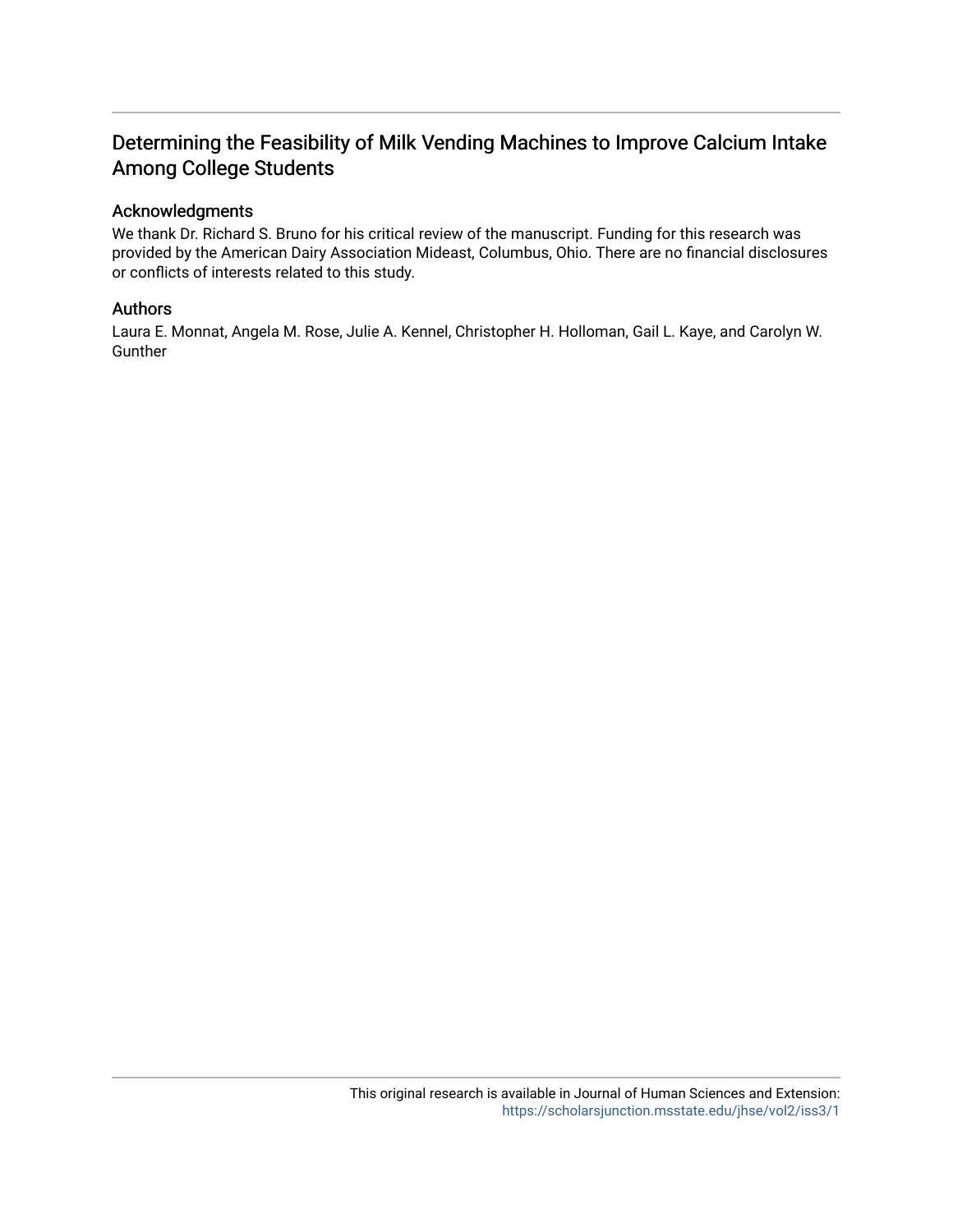## **Determining the Feasibility of Milk Vending Machines to Improve Calcium Intake Among College Students**

**Laura E. Monnat Angela M. Rose Julie A. Kennel Christopher H. Holloman Gail L. Kaye Carolyn W. Gunther**  *The Ohio State University*

*Calcium intake declines from late adolescence to young adulthood, in part, due to decreases in accessibility to milk and dairy products. While milk vending has shown demonstrated success in secondary schools, no studies have examined whether milk vending improves calcium intake among college students. We hypothesized that milk and calcium intake would be higher among college students given access to milk vending in their dormitory (milk vending consumers) compared to those lacking access in their dormitory (non-milk vending consumers). Milk vending machines were installed in two dormitories, and two dormitories having non-milk beverage vending served as comparison sites. Students completed a calcium intake questionnaire at the point of milk (n = 73) or non-milk (n = 79) beverage vending purchases. Mean total calcium intake was higher in milk vending consumers (1245 + 543 mg/d) compared to non-milk vending consumers (1042 + 447 mg/d) (p = 0.01). Adjusting for gender and milk vending consumer status, there was a positive association between past month*  milk vending purchases and daily calcium intake from milk ( $p < 0.001$ ). Fifty*seven students without in-dormitory access to milk vending reported an interest in milk vending if made available. Milk vending may serve as a novel approach for improving calcium intake in college students.* 

*Keywords:* milk, calcium, vending machines, students, college students

#### **Introduction**

Milk and other dairy products account for over 70% of dietary calcium in the U.S. (Committee to Review Dietary Reference Intakes for Vitamin D and Calcium, Food and Nutrition Board, 2011). Dietary calcium plays a critical role in the prevention of osteoporosis and potentially other chronic illnesses (e.g., hypertension, obesity, and certain cancers; Nicklas, 2003). Achieving an adequate intake of calcium is especially important during adolescence and young adulthood to

Direct correspondence to Carolyn W. Gunther at gunther.22@osu.edu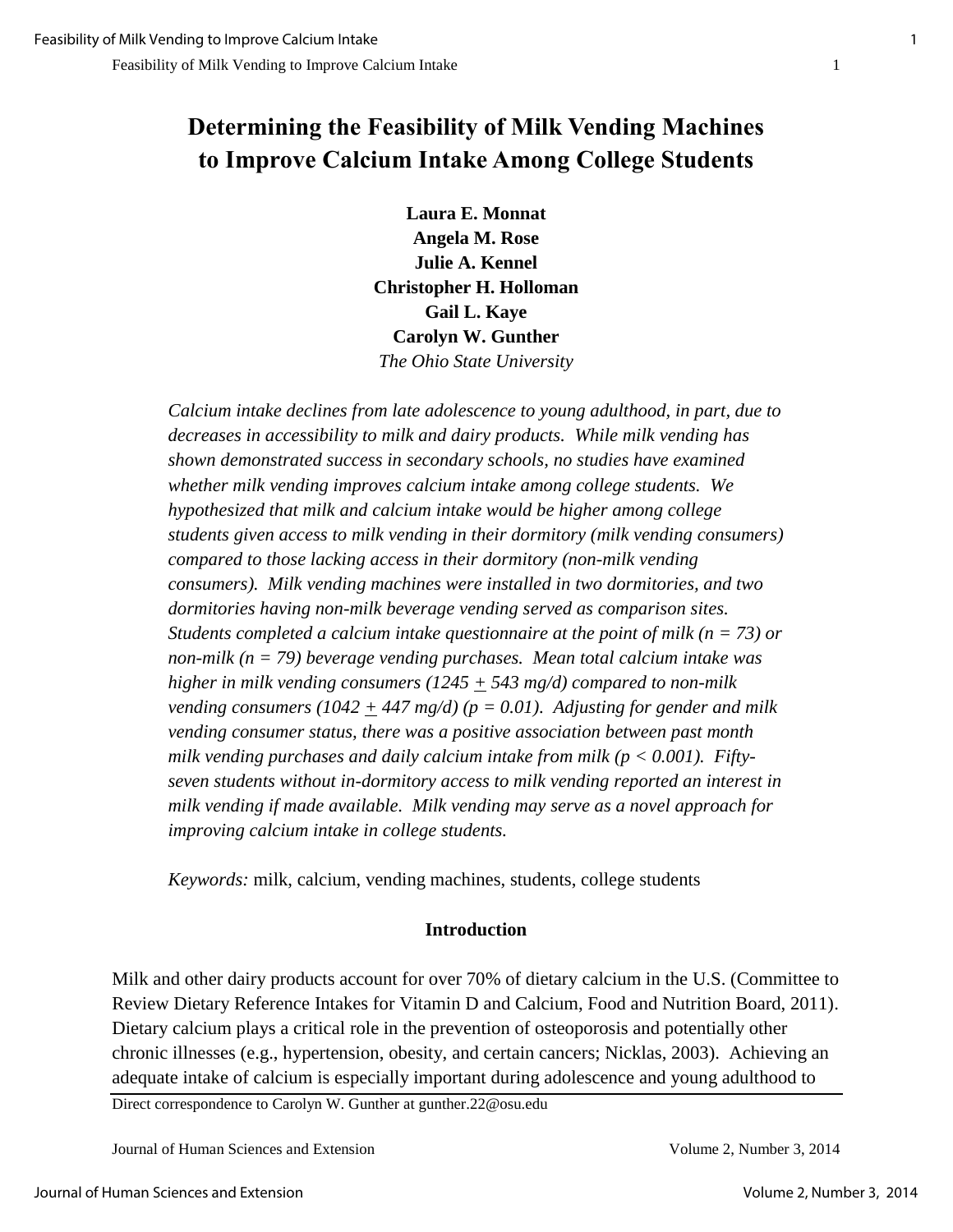reach peak bone mass and reduce the risk for osteoporotic fracture later in life (Committee to Review Dietary Reference Intakes for Vitamin D and Calcium, Food and Nutrition Board, 2011). Unfortunately, only 42.8% of men and 37.6% of women in the U.S. between 19 and 50 years of age meet the Recommended Dietary Allowance (RDA) of 1,000 mg daily intake of calcium (Ma, Johns, & Stafford, 2007).

During the transition from late adolescence to early adulthood, diet quality deteriorates in many young adults (Bowman, 2002; Larson et al., 2009; Nelson, Neumark-Sztainer, Hannan, & Story, 2009; Storey, Forshee, & Anderson, 2000), which may have a detrimental impact on life-long dietary practices (Harris, Gordon-Larsen, Chantala, & Udry, 2006). Findings of a longitudinal study demonstrate that dairy and calcium intake decrease in both men and women from late adolescence to young adulthood. In the same study, it was also shown that the availability of milk at meals during late adolescence is a positive determinant of calcium intake in the young adulthood period (Larson et al., 2009). In many college students, particularly those living on campus, habits shift from consuming healthy foods once readily available in the home to easily accessed, nutrient poor, energy dense convenience foods offered on campus (Buscher, Martin, & Crocker, 2001; Strong, Parks, Anderson, Winett, & Davy, 2008). To this end, the typical dormitory room contains over 22,000 kcals from foods and beverages, including an average of 8.5 dessert/candy items and 5.7 sugar sweetened beverages, but less than one dairy item (Nelson & Story, 2009).

Due to demanding schedules and unstructured lifestyles, it is common for college students to rely on vending machines for purchasing convenience foods, which tend to be low in nutrient density and high in calories(Byrd-Bredbenner et al., 2012; Hoerr & Louden, 1993; Levitsky, Halbmaier, & Mrdjenovic, 2004; Quintiliani, Bishop, Greaney, & Whiteley, 2012). Paradoxically, vending machines offer a unique opportunity to positively impact dietary changes because of their location (i.e., vending machines are placed in highly trafficked areas, such as work sites, schools, and college campuses) and the vendor's ability to tightly control the foods and beverages offered in the machines (i.e., nutrient poor, energy dense foods and beverages can be exchanged for healthy ones at the discretion of the vendor) while closely monitoring sales of foods and beverages purchased (i.e., opportunity to observe how changes in foods and beverages offerings are received by vending purchasers via sales data) (French et al., 2001). Milk and dairy vending machines have been successfully introduced into some settings (e.g., secondary schools; National Dairy Council, 2002). However, adaptation has been limited, and their presence is lacking in other places that could benefit, such as college campuses.

Because so many college students fail to meet the recommended intakes for essential nutrients, including calcium (Burke, Reilly, Morrell, & Lofgren, 2009; Ouellette et al., 2012; Poddar, Hosig, Anderson-Bill, Nickols-Richardson, & Duncan, 2012), there is a critical need to develop novel strategies to improve calcium intake. We therefore conducted a study in college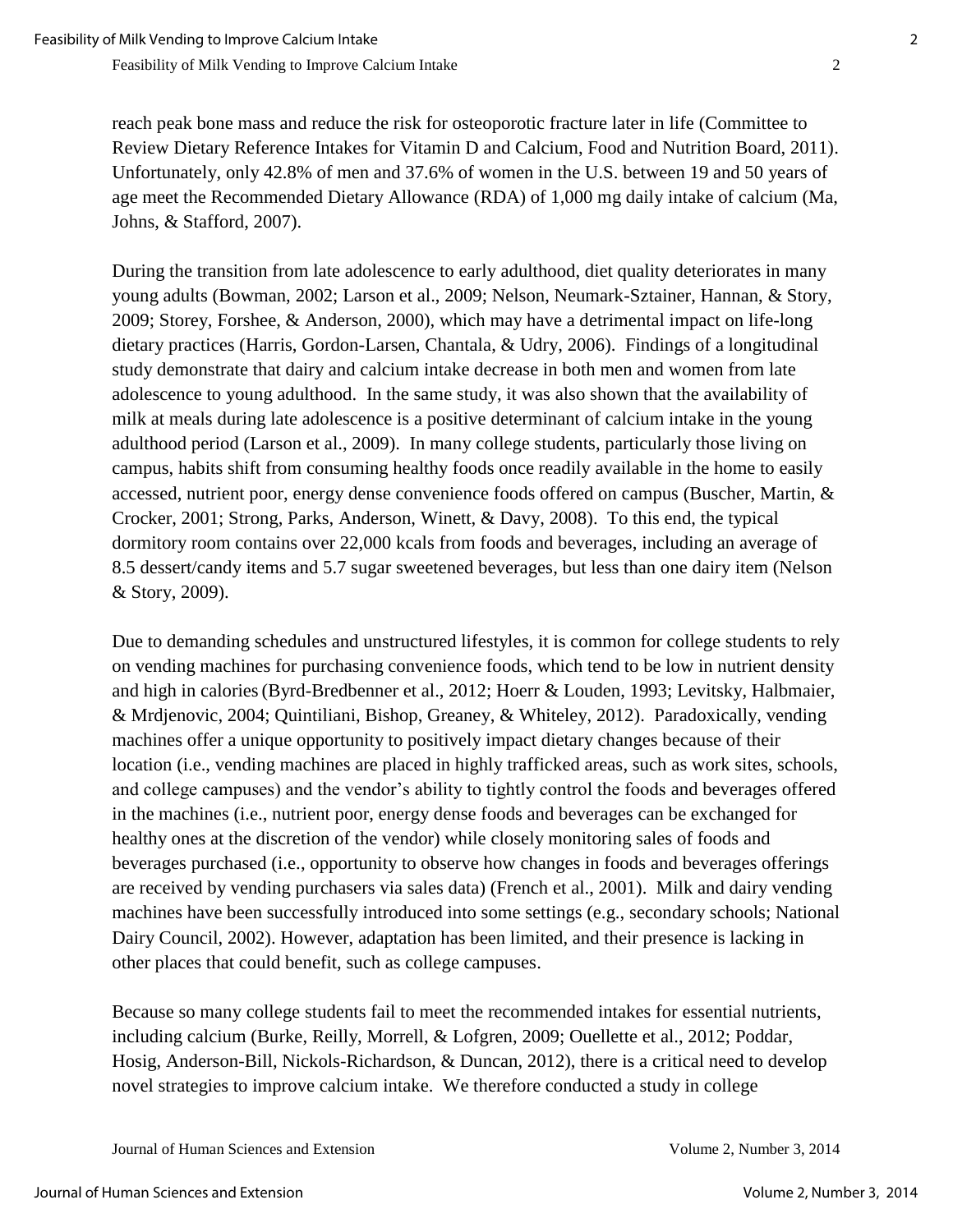dormitories to determine the extent to which installation of milk vending machines would improve milk and calcium intakes in students, compared to students living in dormitories limited to non-milk vended beverages. We hypothesized that milk and calcium intakes would be higher among college students given access to milk vending in their dormitory (milk vending consumers) compared to those lacking access in their dormitory (non-milk vending consumers).

#### **Methods and Materials**

This study was approved by the Institutional Review Board at The Ohio State University (OSU). In coordination with the OSU Office of Business and Finance and the campus vending contractor, milk vending machines were installed in two main campus undergraduate dormitories (one milk vending machine per dormitory; referred to as milk vending dormitories). Two other main campus undergraduate dormitories with beverage vending machines available, but not milk vending, served as comparison sites (referred to as non-milk vending dormitories). Non-milk and milk vending dormitories were selected on the basis of their similarities in size, gender, and class rank.

Study participants were sampled at the point of milk vending or non-milk vending purchase. Students living in the milk vending dormitories who made non-milk vending purchases were not surveyed since the primary study focus was individuals who would purchase from milk vending if the option were made available. Study participants having access to and purchasing from milk vending in their dormitory are referred to as milk vending consumers; the comparison group of participants who did not have access to milk vending in their dormitory are referred to as nonmilk vending consumers. Data collection was initiated one month after the start of the autumn quarter (mid-October) to allow sufficient time for students to establish on-campus dietary habits (Wood, Tam, & Witt, 2005). To capture natural vending behaviors, data were collected daily over two weeks (including weekdays and weekend days), during 2-hour time blocks in the morning, afternoon, and evening. Trained data collectors observed and recorded purchase data made by potential participants (date, time, location, product purchased, gender of purchaser). After a vending purchase was made, the data collector approached the purchaser to inform him or her about the study (e.g., the study is voluntary, no unique identifying data are collected, 10- 15 minutes are needed to complete the survey, and cash incentive is offered for participating). Eligibility criteria required participants to be at least 18 years of age, a resident of the dormitory in which the survey study was taking place, time and ability to complete the survey on-the-spot, and a first time study participant. Verbal informed consent was obtained from interested and eligible participants. Data collectors then guided participants through the survey, and subsequently verified surveys for completeness in the presence of the participant.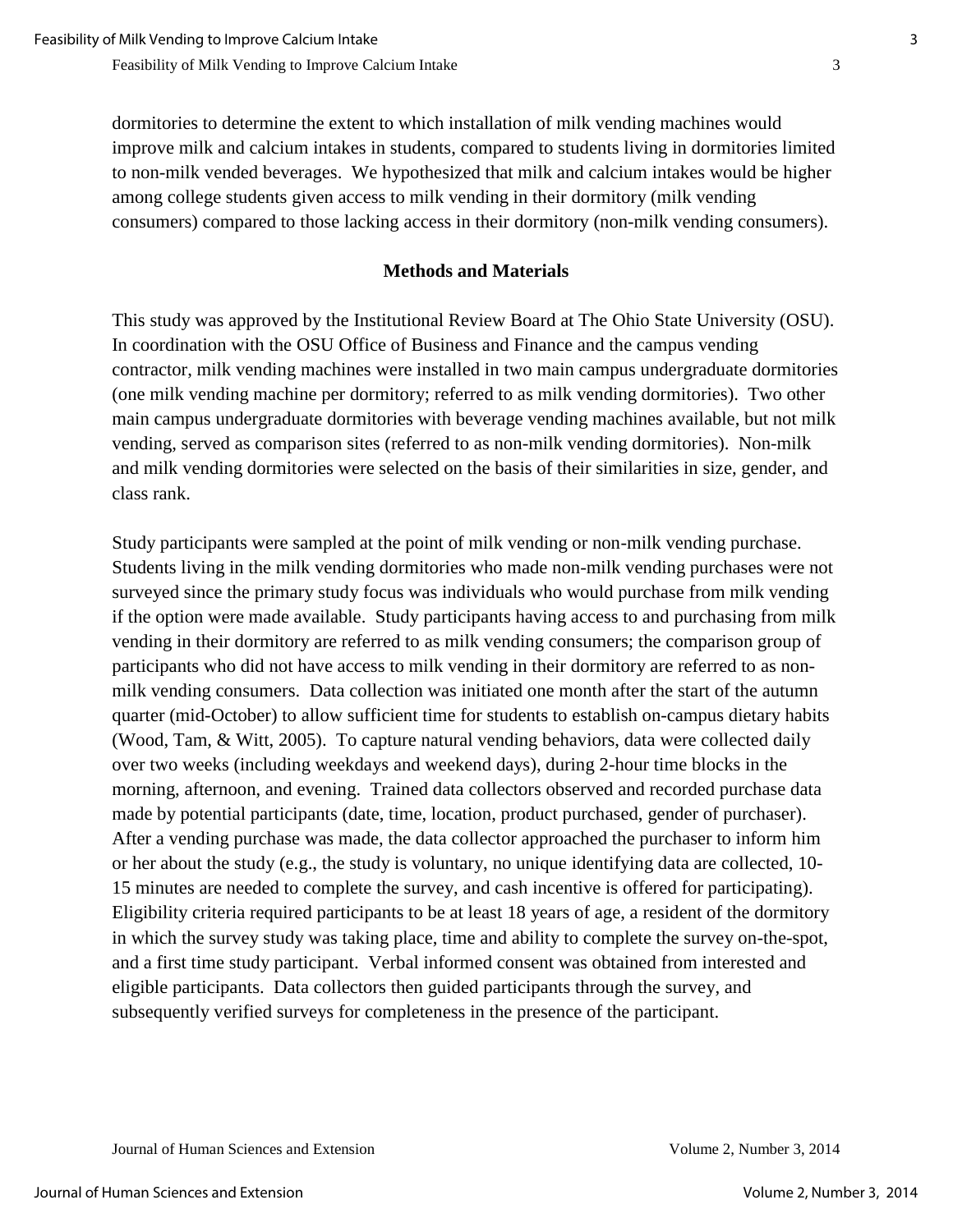#### **Beverage Vending Options**

The milk vending machines offered milk beverages only, including six varieties of low-fat flavored milk (chocolate, double chocolate, vanilla, banana, banana strawberry, and strawberry) and one fat-free flavored milk option (chocolate). All milk products were sold in 16 ounce plastic resealable bottles for \$1.75. The non-milk vending machines offered soda (regular and diet), water, energy drinks, sports drinks, fruit juice, flavored water, iced tea, and fruit drinks. Non-milk beverages ranged in size (16-20 ounces) and price (\$1.25-\$2.00).

Without coordination with the current study, three other milk vending machines were installed on campus in non-dormitory settings. All study participants had access to these other machines during the study period.

#### **Short Calcium Questionnaire**

A Short Calcium Questionnaire was utilized to assess calcium and milk intake from foods and beverages in a typical week (Sebring et al., 2007). An accompanying portion size guide was provided to assist participants in estimating serving sizes. The Short Calcium Questionnaire was previously validated against 7-day (d) food records of 341 individuals, demonstrating that mean calcium intakes from the food record did not differ from those of the Short Calcium Questionnaire (Sebring et al., 2007). This survey was specifically utilized in the current study due to the type of food and beverage items included (commonly consumed), characteristics of the validation sample, layout, length (one page, 25 items), and self-report design. An additional 200 mg/day calcium has been proposed as a correction factor to account for sources of calcium that may not be listed on the questionnaire (Sebring et al., 2007). However, in the current study, unadjusted calcium intake from foods and beverages are reported.

#### **Vending Surveys**

Survey design experts in the OSU Office of Statistical Consulting assisted in the development of two separate vending surveys to collect data from milk vending consumers and non-milk vending consumers. Questions were identical between the two surveys with the exception of an additional brief series of questions on the non-milk vending survey to assess interest in milk vending machines if made available within the dormitory. Surveys were designed to evaluate participants': (1) milk vending purchase habits over the past month (frequency response scales of *Zero times per month* to *Three or more times per week* with an option to choose *I don't know* or *Not applicable*), (2) likelihood of purchasing from milk vending machines if made available in dormitories (non-milk surveys only; forced-choice with options of *Yes*, *No*, *I don't know*), (3) taste preference for milk (4-point Likert scale from *Strongly disagree* to *Strongly agree* with option to choose *I don't know* or *Not applicable*), and (4) demographics.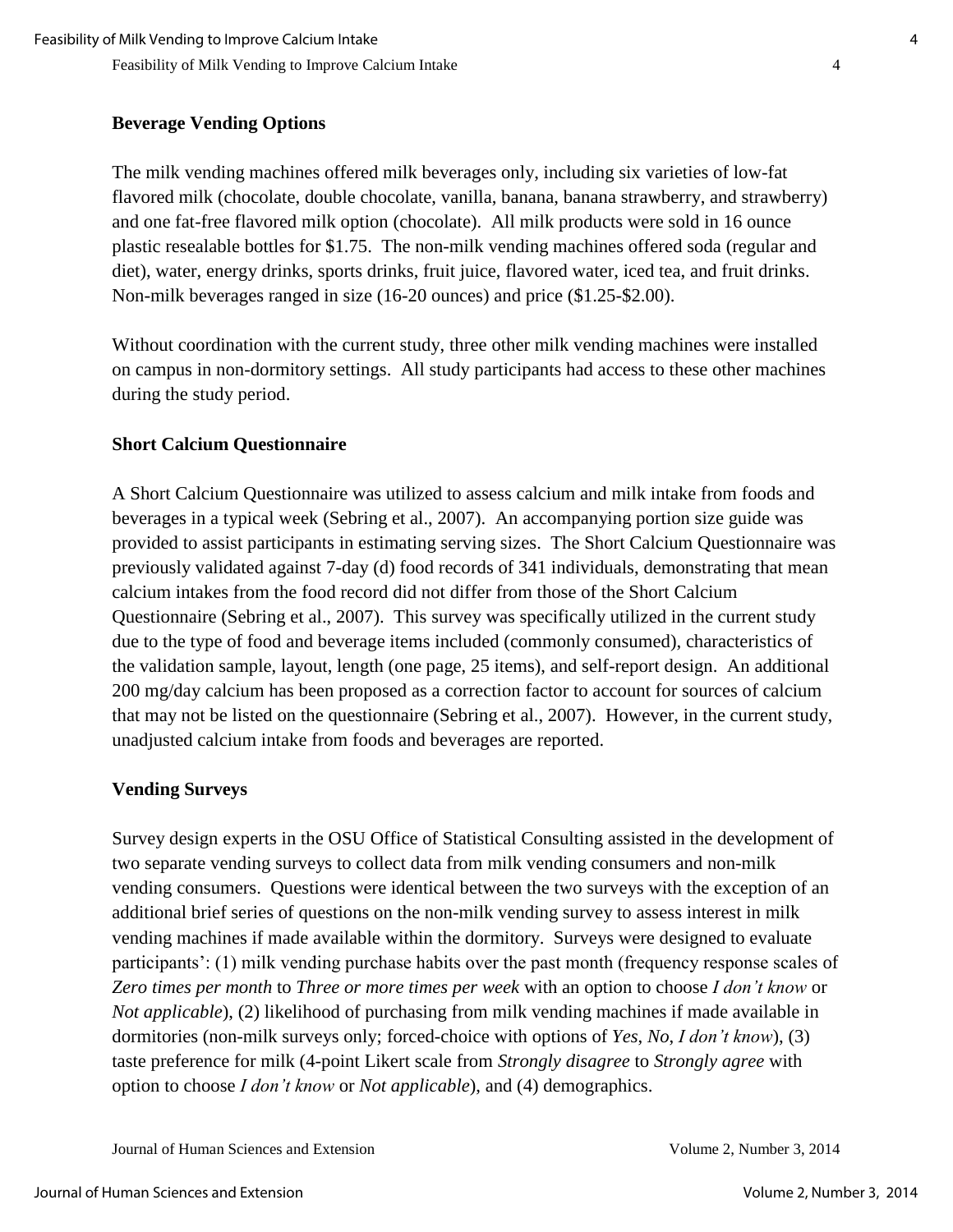#### **Statistical Analyses**

A statistical power analysis to detect a predicted difference of 150 mg/day of calcium (Bowman, 2002) between milk and non-milk vending consumers (within-group standard deviation of 312.19 mg/day), at 80% power, produced a necessary sample size of 140 participants (70 milk vending, 70 non-milk vending). Stratification by gender was factored into the analysis.

All data analysis was performed in PASW statistical software version eighteen (SPSS, IBM Corporation, Chicago, IL, U.S.). Differences at *p* < 0.05 were considered significant. For analysis, only students who purchased vended milk within their dormitory (and not at other oncampus vending locations) were considered milk vending consumers. Chi-square analyses were used to examine differences in demographics and purchase behaviors between milk and non-milk vending consumers. *T*-tests and means + standard deviation differences were used to compare calcium intake between milk and non-milk vending consumers or males and females. Analyses of covariance (ANCOVA) models were used to perform testing while controlling for confounding variables in two cases. When investigating the association between milk vending purchase habits and intake variables [total calcium intake from foods and beverages  $(mg/d)$ , calcium from milk (mg/d), and servings of milk (cup equivalents)], we included gender and access to milk vending as control variables; when investigating the association between access groups (milk or non-milk vending consumer) and intake variables (calcium and milk intakes), we included gender as a control variable. Calcium and calcium from milk (mg/d) and milk servings per day were reported as means  $\pm$  standard error in ANCOVA analyses.

#### **Results**

The final sample included 152 undergraduate students, of which 73 were milk vending consumers and 79 were non-milk vending consumers (Table 1). In general, participant demographics reflected those of the broader university. To this end, study participants were between the ages of 18 and 22 years. Similar numbers of males and females were recruited (54% males) and the ratio of males to females did not differ between milk and non-milk vending groups. Most participants self-identified as non-Hispanic White (83%) and in-state residents (81%). Over half of the students sampled were in their freshman year (56%). Despite specifically selecting test sites that were matched for demographics on the basis of university housing data, participants in the milk vending group were older  $(p < 0.001)$ , more likely to be non-Hispanic White ( $p = 0.04$ ), and of higher class rank ( $p < 0.001$ ).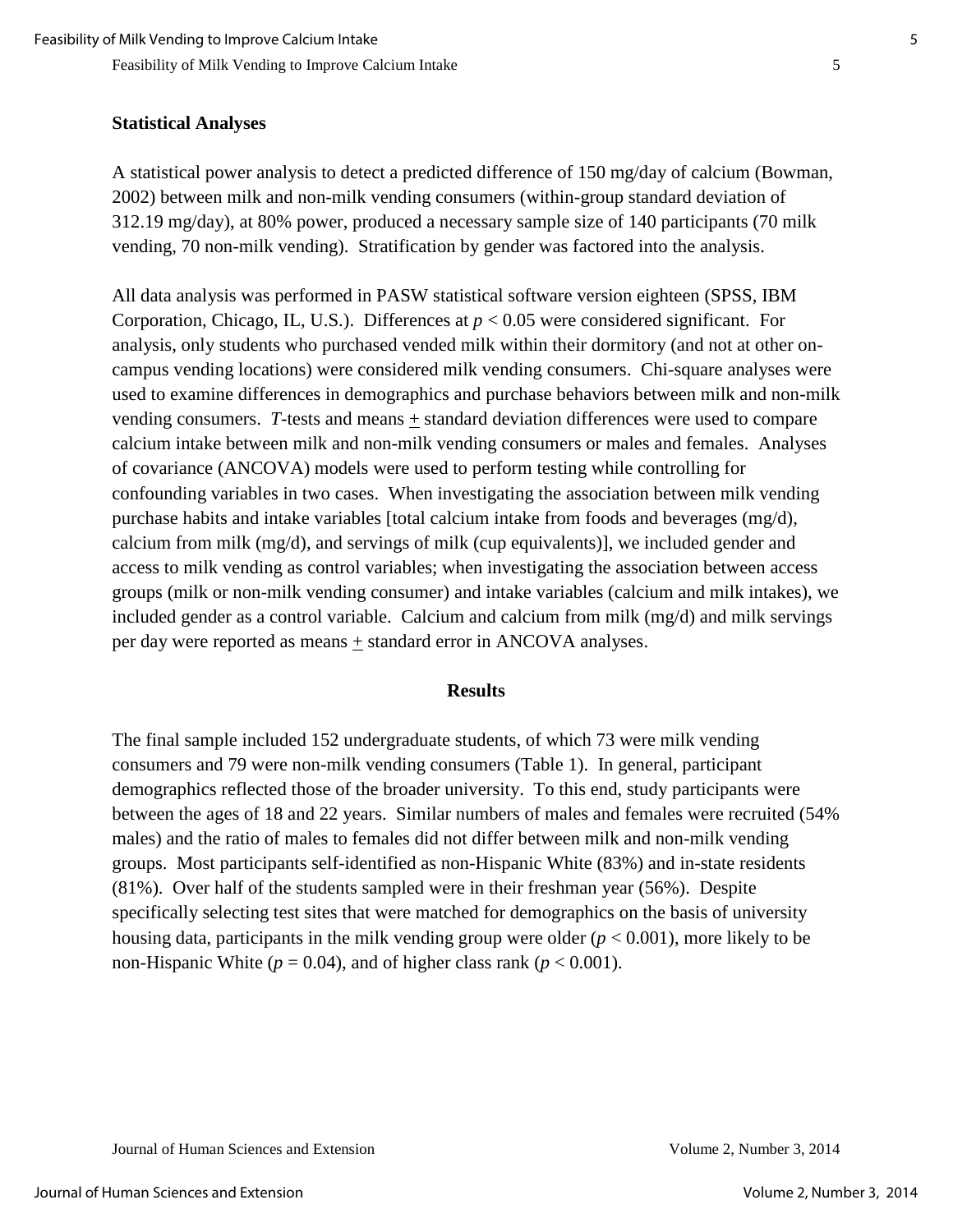| гаоне 1. ганисірат Demographics, ғиғстазе ғылыз, апа ітет ю ғиғстазе | <b>Milk Vending</b> | <b>Non-Milk Vending</b> |                  |
|----------------------------------------------------------------------|---------------------|-------------------------|------------------|
|                                                                      | <b>Consumers</b>    | <b>Consumers</b>        |                  |
| <b>Characteristics</b>                                               | $(n = 73), n (%)$   | $(n = 79), n (%)$       | $\boldsymbol{p}$ |
| Age (years)                                                          |                     |                         | < 0.001          |
| 18                                                                   | $16(21.9)^a$        | 51(64.6)                |                  |
| 19-20                                                                | 49(67.1)            | 25(31.6)                |                  |
| 21-22                                                                | 8(11.0)             | 3(3.8)                  |                  |
| Gender                                                               |                     |                         | 0.52             |
| Male                                                                 | 37(50.7)            | 45(57.0)                |                  |
| Female                                                               | 36 (49.3)           | 34(43.0)                |                  |
| Race                                                                 |                     |                         | 0.04             |
| Non-Hispanic White                                                   | 62 (84.9)           | 64 (81.0)               |                  |
| African American                                                     | 6(8.2)              | 1(1.3)                  |                  |
| Hispanic                                                             | 1(1.4)              | 5(6.3)                  |                  |
| Asian/Pacific Islander                                               | 4(5.5)              | 5(6.3)                  |                  |
| Other                                                                | 0(0)                | 4(5.1)                  |                  |
| Class Rank                                                           |                     |                         | < 0.001          |
| Freshman                                                             | 21 (28.8)           | 64 (81.0)               |                  |
| Sophomore                                                            | 36 (49.3)           | 11(13.9)                |                  |
| Junior                                                               | 11(15.1)            | 3(3.8)                  |                  |
| Senior                                                               | 5(6.8)              | 1(1.3)                  |                  |
| Purchased from Milk Vending Over                                     | 46(63.0)            | 8(10.2)                 | < 0.001          |
| Past Month                                                           |                     |                         |                  |
| 3+ times per week                                                    | 2(4.3)              | 1(12.5)                 |                  |
| 1-3 times per week                                                   | 7(15.2)             | 3(37.5)                 |                  |
| 2 times last month                                                   | 8(17.4)             | 1(12.5)                 |                  |
| 1 time last month                                                    | 29(63.0)            | 3(37.5)                 |                  |
| Where is Milk Purchased/Obtained <sup>b</sup>                        |                     |                         |                  |
| <b>Grocery Store</b>                                                 | 49(68.1)            | 48(61.5)                | 0.40             |
| Milk Vending                                                         | 41 (56.9)           | 5(6.4)                  | < 0.001          |
| Dining Hall                                                          | 56 (77.8)           | 58 (74.4)               | 0.62             |
| Restaurant                                                           | 17(23.6)            | 18(23.1)                | 0.94             |
| Convenience Store                                                    | 37(51.4)            | 35(44.9)                | 0.43             |
| Would Purchase from Milk Vending if                                  |                     |                         |                  |
| <b>Installed in Dormitory</b>                                        |                     |                         |                  |
| Yes                                                                  | N/A                 | 45(57.0)                |                  |
| N <sub>o</sub>                                                       | N/A                 | 19(24.1)                |                  |
| I don't know/Not applicable                                          | N/A                 | 15(18.9)                |                  |

*Table 1. Participant Demographics, Purchase Habits, and Intent to Purchase* 

<sup>a</sup>Values are number of consumers and within group percentage. Significant differences ( $p < 0.05$ ) between milk and non-milk vending consumers determined by chi-square.

<sup>b</sup><sup>72</sup> milk vending consumers and 78 non-milk vending consumers are included in the milk purchase location analysis.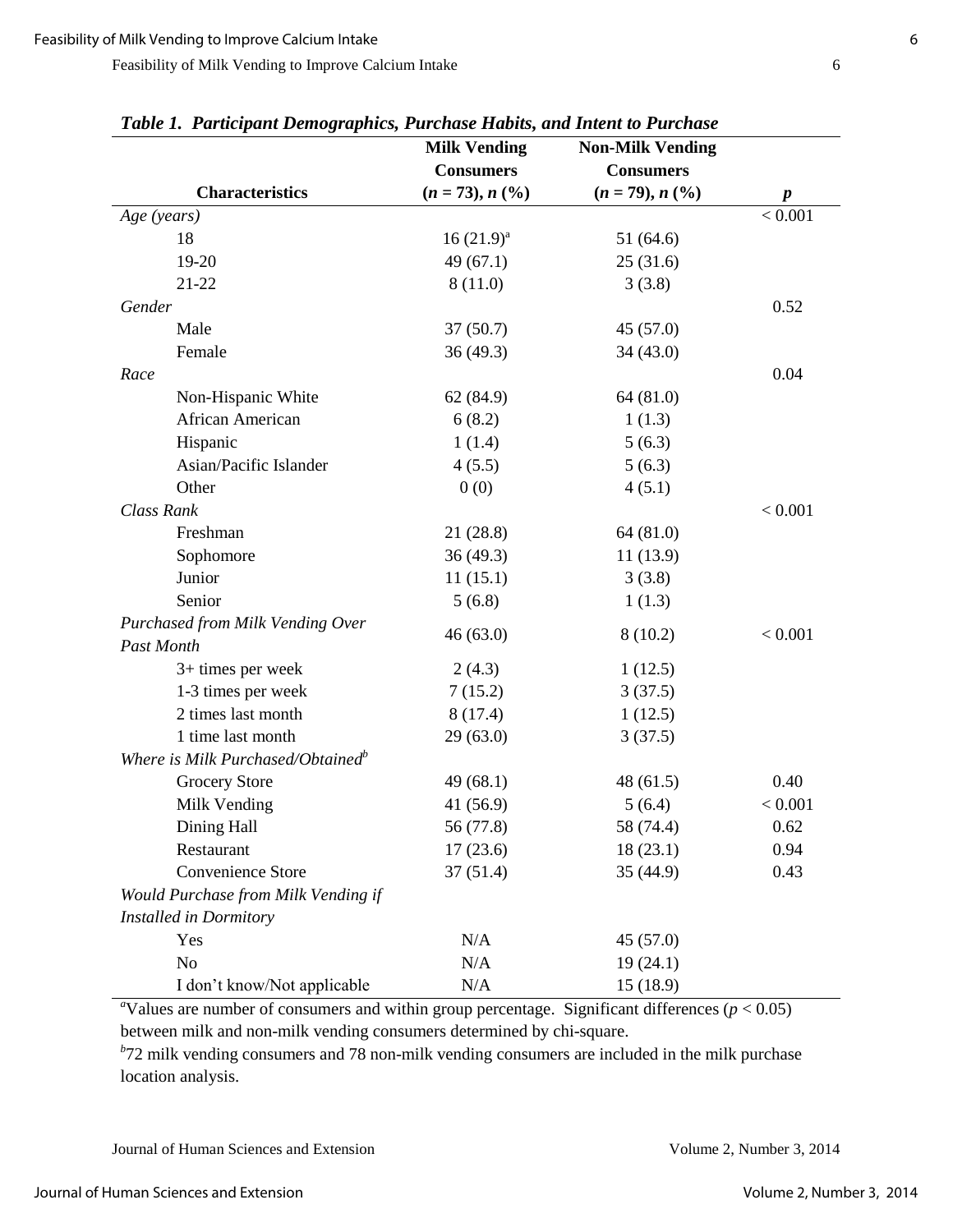As expected, students who resided in milk vending dormitories were more likely to report purchase from milk vending machines over the past month (63%) compared to their non-milk vending counterparts (10%) ( $p < 0.001$ ; Table 1). Other commonly reported locations where both milk and non-milk vending consumers purchased or obtained milk were dining halls, grocery stores, and convenience stores (no significant differences between groups; Table 1). The majority (83%) of non-milk vending consumers *agreed* or *strongly agreed* that they like the taste of milk (data not shown), and 57% of non-milk vending consumers indicated that they would purchase from milk vending machines if they were installed in their dormitory (Table 1). In addition, both milk and non-milk vending consumers reported that they would be receptive to expanded dairy vending options beyond milk (e.g., yogurt, cheese; data not shown).

Total calcium intake (mg/d) among milk vending consumers was higher  $(1,245 \pm 543)$  compared to non-milk vending consumers  $(1,042 \pm 447, p = 0.01;$  Table 2). Although calcium intakes from milk (mg/d) and milk servings (1 cup equivalents/d) were approximately 31% higher among milk vending consumers compared to non-milk vending consumers, these observations occurred without any between-group differences. In equal amounts, and in descending order, milk, cheese, pizza, yogurt, and calcium-fortified juice contributed the greatest amount of dietary calcium to the diets of both milk and non-milk vending consumers (data not shown).

|                               | Calcium<br>(mg/d) |           | <b>Calcium from milk</b><br>(mg/d) |                  |           | <b>Milk servings</b><br>(cups/d) |                  |           |       |
|-------------------------------|-------------------|-----------|------------------------------------|------------------|-----------|----------------------------------|------------------|-----------|-------|
|                               |                   |           |                                    |                  |           |                                  |                  |           |       |
|                               | $\boldsymbol{M}$  | <b>SD</b> | $p^a$                              | $\boldsymbol{M}$ | <b>SD</b> | $\boldsymbol{p}$                 | $\boldsymbol{M}$ | <b>SD</b> | $p^a$ |
| MV Consumers $(n = 73)^b$     | 1,245             | 542.6     | 0.01                               | 293.2            | 227.1     | 0.07                             | 0.98             | 0.76      | 0.07  |
| Non-MV Consumers $(n = 77)^c$ | 1,042             | 446.5     |                                    | 224.3            | 227.2     |                                  | 0.75             | 0.76      |       |
|                               |                   |           |                                    |                  |           |                                  |                  |           |       |
| All Males $(n = 81)$          | 1.215             | 518.1     | 0.05                               | 251.3            | 214.4     | 0.71                             | 0.84             | 0.7       | 0.71  |
| All Females $(n = 69)$        | 1,054             | 477.2     |                                    | 265.5            | 246.5     |                                  | 0.89             | 0.8       |       |
|                               |                   |           |                                    |                  |           |                                  |                  |           |       |
| MV Males $(n = 37)$           | 1,317             | 554.8     | 0.10                               | 280.3            | 180.3     | 0.27                             | 0.93             | 0.6       | 0.27  |
| Non-MV Males $(n = 44)$       | 1,128             | 474.4     |                                    | 226.9            | 238.6     |                                  | 0.76             | 0.8       |       |
|                               |                   |           |                                    |                  |           |                                  |                  |           |       |
| MV Females ( $n = 36$ )       | 1,171             | 527.7     | 0.03                               | 306.6            | 268.9     | 0.15                             | 1.02             | 0.9       | 0.15  |
| Non-MV Females $(n = 33)$     | 927               | 383.8     |                                    | 220.8            | 214.6     |                                  | 0.74             | 0.7       |       |

*Table 2. Daily Calcium, Calcium from Milk, and Milk Servings by Gender for Milk Vending and Non-Milk Vending Consumers*

<sup>a</sup>Significant differences ( $p < 0.05$ ) between groups determined by independent sample *t*-test. <sup>b</sup>Milk vending (MV)

*<sup>c</sup>*Two subjects without access to milk vending machines were removed from dietary analyses due to lack of completion of questionnaire.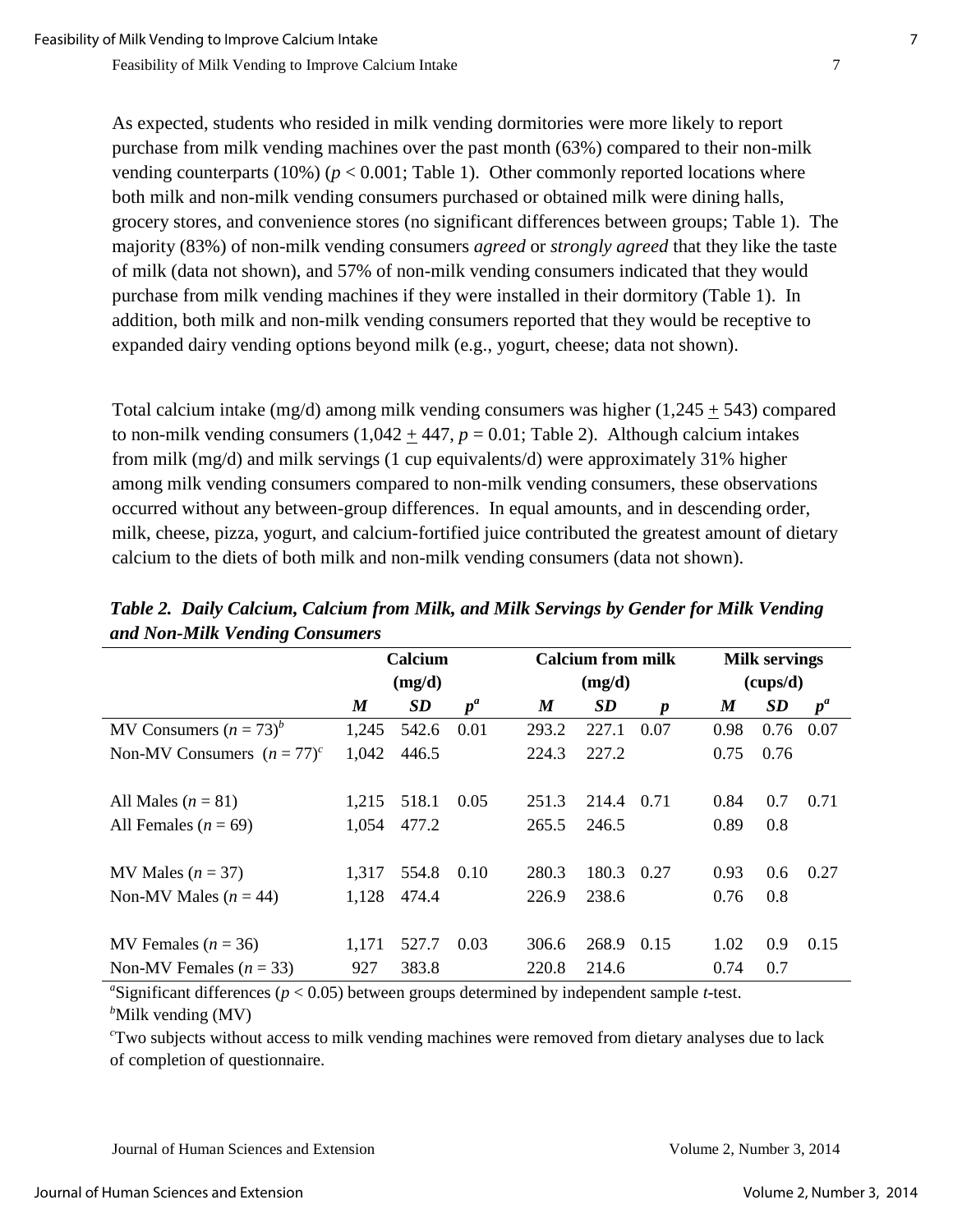Sixty-three percent of milk vending consumers met or exceeded the RDA for calcium (Committee to Review Dietary Reference Intakes for Vitamin D and Calcium, Food and Nutrition Board, 2011), compared to only approximately 43% of the non-milk vending consumers, but these findings also did not reach statistical significance.

Males  $(n = 81)$  reported a higher amount of dietary calcium intake per day than females  $(n = 69)$ ,  $p = 0.05$ ; Table 2). Female non-milk vending consumers (927 + 384 mg/d) reported higher daily calcium intake than female milk vending consumers  $(1,171 + 528 \text{ mg/d}, p = 0.03)$ . Although not statistically significant, calcium from milk  $(307 + 269 \text{ vs. } 221 \pm 215 \text{ mg/d})$  and daily milk servings  $(1.02 + 0.9 \text{ vs. } 0.74 + 0.7 \text{ servings/d})$  were higher in female milk vending consumers compared to female non-milk vending consumers. No significant differences in calcium intake, calcium intake from milk, or milk servings were observed between male milk and non-milk vending consumers.

In addition, there was an association between the frequency of past month milk vending purchases and calcium intake from milk. The association persisted after adjusting for gender and milk vending consumer status in the ANCOVA model ( $p < 0.001$ ; Figure 1).

*Figure 1. Calcium Intake from Milk by Frequency of Past Month Milk Vending Purchases* 



*Note:* Values are means + standard error adjusted for gender and milk vending consumer status determined by analysis of covariance  $(R^2 = 0.186, p < 0.001)$ .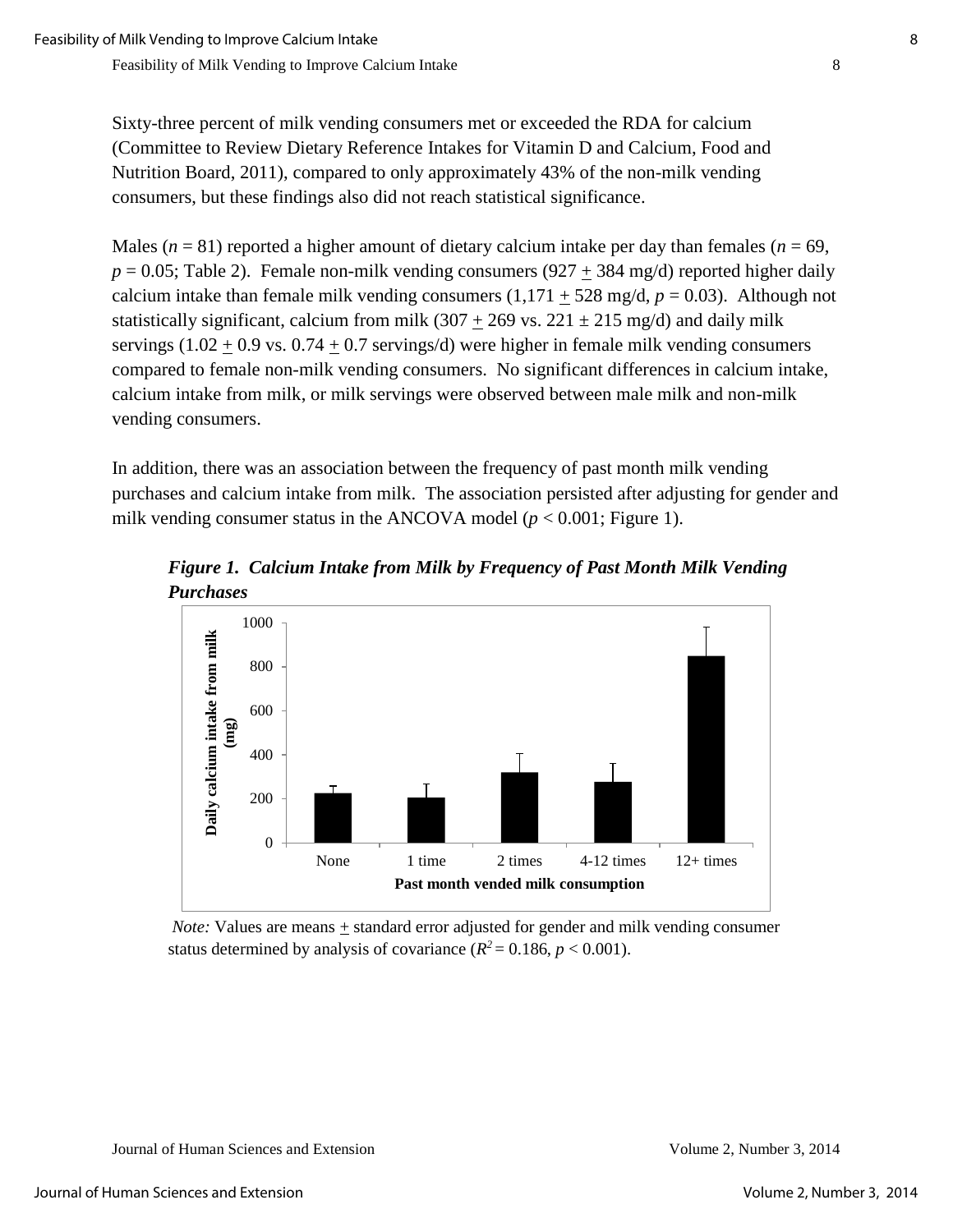#### **Discussion**

The primary aim of this study was to determine the extent to which installation of milk vending machines would improve milk and calcium intakes in students, compared to students living in dormitories limited to non-milk vended beverages. In line with the study hypothesis, it was demonstrated that daily calcium intake was higher in students who purchased from milk vending machines in their dormitories versus the comparison group having access to only non-milk vending within their dormitories. Although statistical significance was not achieved, daily calcium intake from milk and daily servings of milk were also higher in milk vending consumers. We also demonstrated a significant positive relationship between frequency of past month milk vending purchase and calcium intake from milk, adjusting for gender and milk vending consumer status. While causality cannot be inferred, this relationship provides supporting evidence of the role of campus-based milk vending as a means to improve milk/calcium intake in college vending consumers. This is of particular importance given that the calcium intakes of college students range from 806 to 927 mg/d, which is lower than the RDA (Hoffman, 1989; Horwath, 1991; Koszewksi & Kuo, 1996; Poddar et al., 2012).

We also demonstrated that overall dietary calcium intake (mg/d) was significantly higher in female milk vending consumers versus the female non-milk vending consumer comparison group. Although not statistically significant, female milk vending versus non-milk vending consumers also had higher calcium intakes from milk and daily milk servings. These data suggest that it might be beneficial to focus specifically on women – who are at greater risk for developing osteoporosis and fractures later in life due to the unavoidable drop in levels of estrogen during the postmenopausal years – as a target audience for promotion of campus milk vending (Gass & Dawson-Hughes, 2006).

In the current study, male participants had a significantly higher calcium intake than female participants. This finding is consistent with national statistics demonstrating that males are more likely than females to have adequate calcium intakes from food sources (Ervin, Wang, Wright, & Kennedy-Stephenson, 2004). The explanation for this observed gender gap in calcium intake is not fully understood, but is likely attributable to high energy intakes of males and/or dietary restriction of milk and other dairy products for dieting purposes in women (Barr, 1994; Gammage, Francoeur, Mack, & Klentrou, 2009). Future efforts should focus on elucidating the underlying explanation for this discrepancy in an effort to design interventions that are tailored with specificity to the target audience.

The inconsistency in findings in the current study (i.e., statistical significance observed in calcium intake between milk vending and non-milk vending consumers, but not calcium intake from milk or milk servings) was unexpected and potentially weakens the impact of the findings, but is offset by the following observations: 1) while significance was not achieved in calcium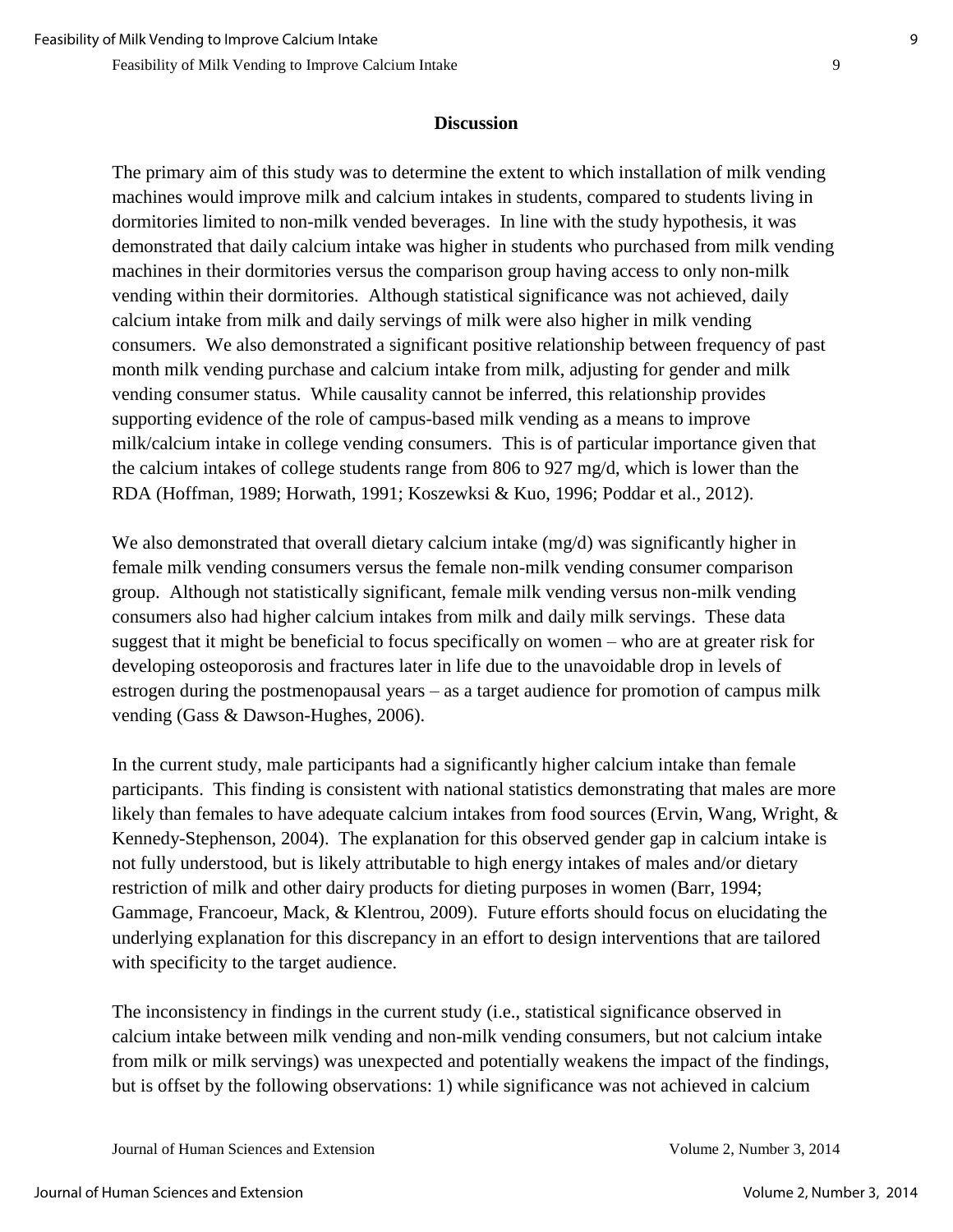intake from milk and milk servings, these outcomes trended positively in the same direction as calcium intake; 2) besides a trend towards significance in milk, there were no significant differences in other food/beverage sources of dietary calcium between milk vending and nonmilk vending consumers; and 3) except milk vending, there were no significant differences between groups in the places where non-milk vending consumers and milk vending consumers reported making milk purchases. Future studies should incorporate a stronger study design (e.g., pre- and post-test) to conclusively determine the effect of milk vending on milk and calcium intake.

There are limitations in the current study that warrant discussion. First, the number of intervention sites was limited (2 dormitories). Future studies should examine whether the effectiveness of this approach (increased access to milk and dairy products via milk vending as a means to increase calcium intake) holds true on a broader scale by increasing the number of milk vending machines on a given college campus. Also, the current study was conducted on a single college campus, which limits the generalizability of findings.

Another study limitation was the difficulty in identifying a 'true' control group. The study hypothesis was that milk and calcium intake would be higher among college students given access to milk vending in their dormitory (milk vending consumers) compared to those lacking access in their dormitory (non-milk vending consumers). As noted in the methods section, without coordination with the current study, three other milk vending machines were installed on campus in non-dormitory settings during the study period, to which all study participants had access. It is possible that the non-milk vending consumers came into contact with and purchased from these other milk vending machines on campus, which might have increased their milk/calcium intake and minimized the potential difference between groups.

Also worth noting, a basic assumption was made that regardless of dormitory assignment, similarities in diet and health behaviors would exist in the students sampled in this study. It is possible, though, that the students surveyed in dormitories without milk vending machines were not regular milk drinkers, whereas the students surveyed in dormitories with milk vending machines were already consuming milk as part of their typical diet. In this case, the observed higher calcium intake in the milk vending group could be the result of a selection bias (i.e., we selected for milk drinkers in the milk vending group). It might be asserted that this particular study limitation could have been overcome by surveying students in dormitories with access to milk vending who chose to purchase non-milk vended beverages. However, the expectation was that the dietary preferences and behaviors of these students would be similar to students who would not purchase from milk vending machines, even if they had access to them in their dormitory. To this end, the majority of non-milk vending consumers agreed or strongly agreed that they like the taste of milk, and over half of students without access to milk vending within their dormitory reported that they would be interested in purchasing from milk vending if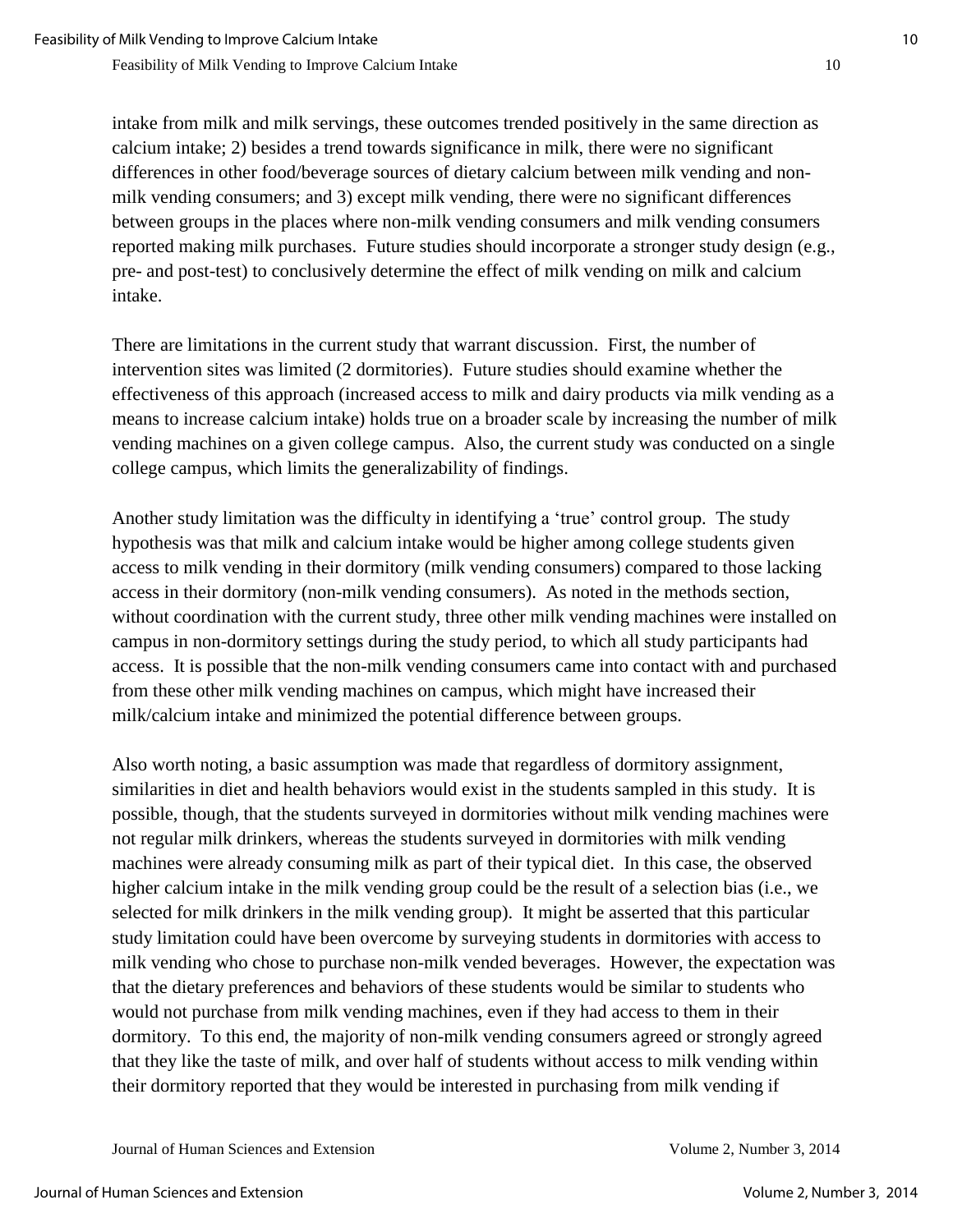installed. The data showing that food and beverage sources of calcium in the milk vending and non-milk vending consumers were proportionally similar provides additional evidence to offset this potential concern. Together, these findings provide evidence in favor of the conclusion that the lower milk and calcium intakes observed in the non-milk vending group relate to the lack of access to milk vending within the dormitory. Nonetheless, it might be valuable for future studies to include a survey of students who have access to, but do not purchase from, milk vending machines.

In summary, decreases in milk and calcium intake occur during the transition from late adolescence to young adulthood (Bowman, 2002; Larson et al., 2009; Nelson et al., 2009; Storey et al., 2006). One of the factors contributing to this decline is decreased accessibility of calciumrich foods and beverages (Larson et al., 2009). In the present study, we tested the hypothesis that students who have access to and purchase from milk vending in their dormitory (milk vending consumers) would have a higher milk/calcium intake than students who do not have access to milk vending in their dormitory (non-milk vending consumers). We demonstrated a greater overall calcium intake and a marginally higher calcium intake from milk and daily servings of milk in college students who had access to and purchased from milk vending machines in their residence halls (milk vending consumers), versus the comparison group of non-milk vending consumers. Also, there was an association between the frequency of past month milk vending purchases and calcium intake from milk after adjusting for gender and access to milk vending within dormitories. In addition, female milk vending consumers had a mean calcium intake that was significantly higher than their comparison counterpart of female non-milk vending consumers. Other key findings are that many of those without access to milk vending within their dormitory (non-milk vending consumers) reported liking the taste of milk and that they would be receptive to purchasing vended milk/dairy products if made available. Furthermore, students in the current study expressed interest in expanded healthy dairy vending options. Collectively, these data suggest the value of future research dedicated to determining the potential role of campus-based milk and dairy vending to improve milk and calcium intake in college students.

#### **References**

Barr, S. I. (1994). Associations of social and demographic variables with calcium intakes of high school students. *Journal of the American Dietetic Association, 94*(3), 260–269. doi:10.1016/0002-8223(94)90366-2

Bowman, S. A. (2002). Beverage choices of young females: Changes and impact on nutrient intakes. *Journal of the American Dietetic Association, 102*(9), 1234–1239. doi:10.1016/S0002-8223(02)90273-7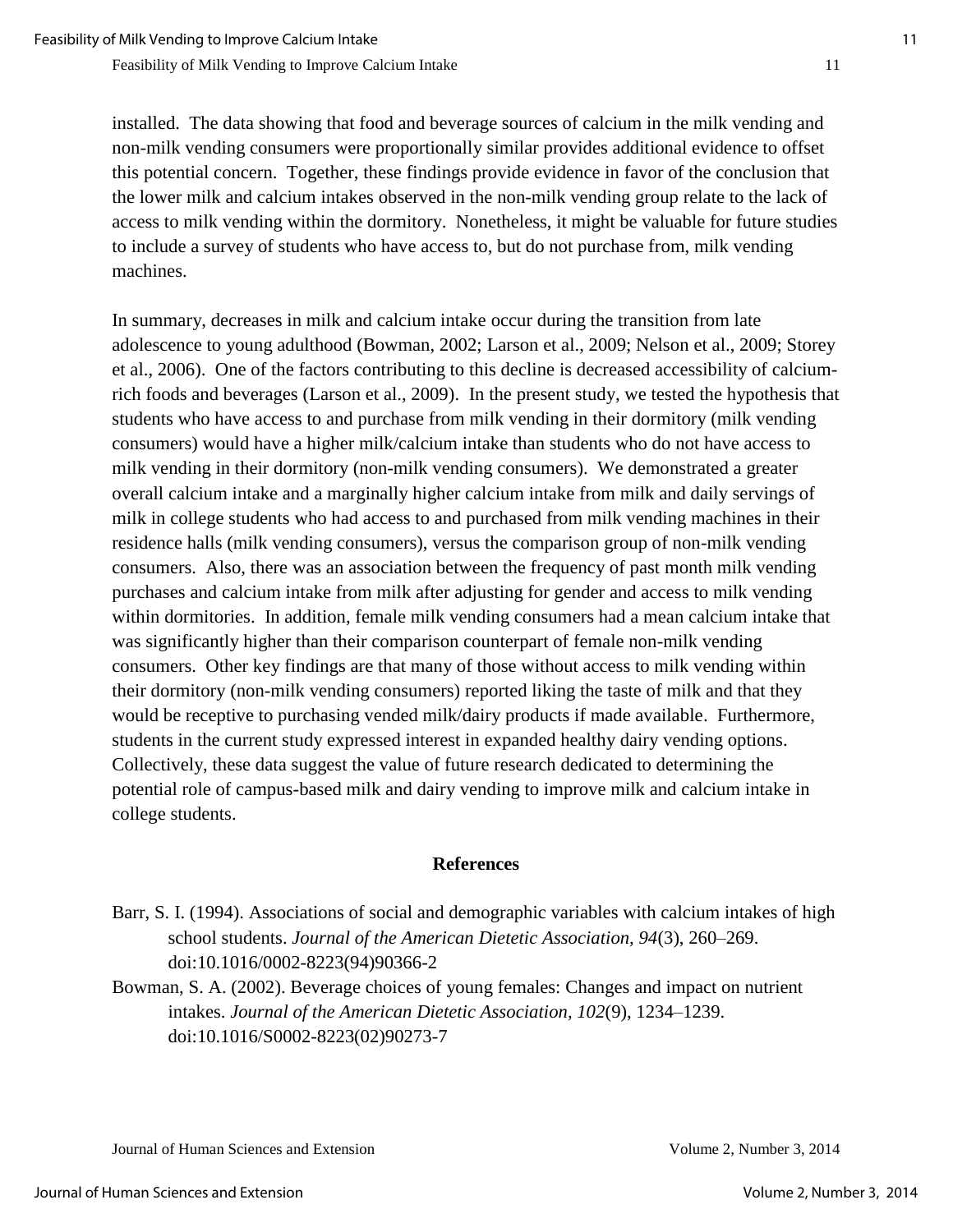- Burke, J. D., Reilly, R. A., Morrell, J. S., & Lofgren, I. E. (2009). The University of New Hampshire's Young Adult Health Risk Screening Initiative. *Journal of the American Dietetic Association, 109*(10), 1751–1758. doi:10.1016/j.jada.2009.07.005
- Buscher, L. A., Martin, K. A., & Crocker, S. (2001). Point-of-purchase messages framed in terms of cost, convenience, taste, and energy improve healthful snack selection in a college foodservice setting. *Journal of the American Dietetic Association, 101*(8), 909– 913. doi:10.1016/S0002-8223(01)00223-1
- Byrd-Bredbenner, C., Johnson, M., Quick, V. M., Walsh, J., Greene, G. W., Hoerr, S.,…Horacek, T. M. (2012). Sweet and salty: An assessment of the snacks and beverages sold in vending machines on US post-secondary institution campuses. *Appetite, 58*(3), 1143–1151. doi:10.1016/j.appet.2012.02.055
- Committee to Review Dietary Reference Intakes for Vitamin D and Calcium, Food and Nutrition Board. (2011). Overview of calcium. In A. C. Ross, C. L. Taylor, A. L. Yaktine, & H. B. Del Valle (Eds.), *Dietary reference intakes for calcium and vitamin D* (35–74). Washington, D.C.: The National Academies Press. Retrieved from http://books.nap.edu/openbook.php?record\_id=13050&page=35
- Ervin, R. B., Wang, C. Y., Wright, J. D., & Kennedy-Stephenson, J. (2004). Dietary intake of selected minerals for the United States population: 1999-2000. *Advance Data from Vital and Health Statistics, 341*. Retrieved from http://www.cdc.gov/nchs/data/ad/ad341.pdf
- French, S. A., Jeffery, R. W., Story, M., Breitlow, K. K., Baxter, J. S., Hannan, P., & Snyder, M. P. (2001). Pricing and promotion effects on low-fat vending snack purchases: The CHIPS Study. *American Journal of Public Health, 91*(1), 112–117. doi:10.2105/AJPH.91.1.112
- Gammage, K. L., Francoeur, C., Mack, D. E., & Klentrou, P. (2009). Osteoporosis health beliefs and knowledge in college students: The role of dietary restraint. *Eating Behaviors, 10*(1), 65–67. doi:10.1016/j.eatbeh.2008.10.006
- Gass, M., & Dawson-Hughes, B. (2006). Preventing osteoporosis-related fractures: An overview. *The American Journal of Medicine, 119*(4), Supplement 1. doi:10.1016/j.amjmed.2005.12.017
- Harris, K. M., Gordon-Larsen, P., Chantala, K., & Udry, J. R. (2006). Longitudinal trends in race/ethnic disparities in leading health indicators from adolescence to young adulthood. *Archives of Pediatrics and Adolescent Medicine, 160*(1), 74–81. doi:10.1001/archpedi.160.1.74
- Hoerr, S. M., & Louden, V. A. (1993). Can nutrition information increase sales of healthful vended snacks? *Journal of School Health, 63*(9), 386–390. doi:10.1111/j.1746- 1561.1993.tb06167.x
- Hoffman, C. J. (1989). Dietary intake of calcium, iron, folacin, alcohol, and fat for college students in central Michigan. *Journal of the American Dietetic Association, 89*(6), 836– 838.
- Horwath, C. C. (1991). Dietary intake and nutritional status among university undergraduates. *Nutrition Research, 11*(5), 395–404. doi:10.1016/S0271-5317(05)80001-6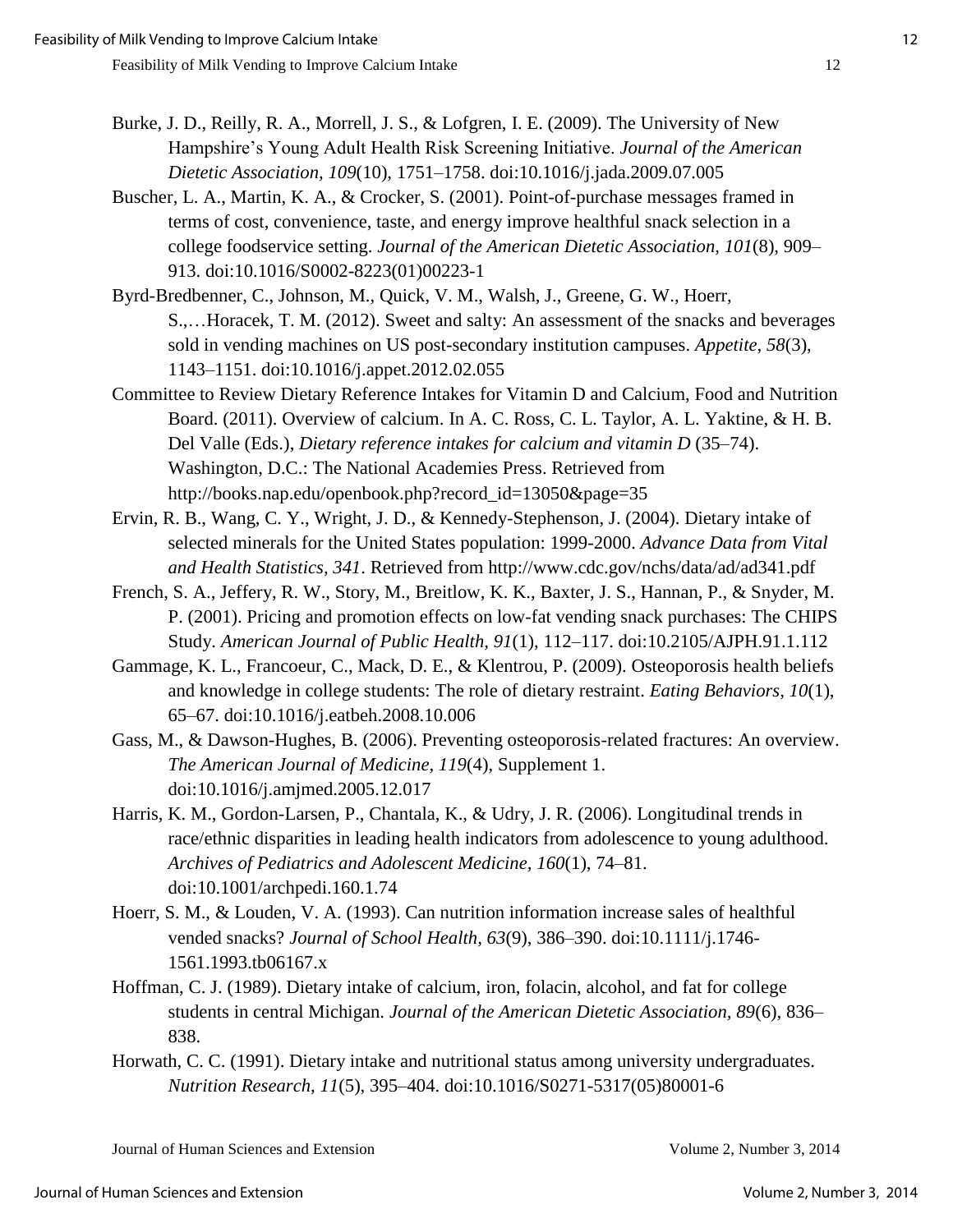- Koszewski, W. M., & Kuo, M. (1996). Factors that influence the food consumption behavior and nutritional adequacy of college women. *Journal of the American Dietetic Association, 96*(12), 1286–1288. doi:10.1016/S0002-8223(96)00337-9
- Larson, N. I., Neumark-Sztainer, D., Harnack, L., Wall, M., Story, M., Eisenberg, M. E. (2009). Calcium and dairy intake: Longitudinal trends during the transition to young adulthood and correlates of calcium intake. *Journal of Nutrition Education and Behavior, 41*(4), 254–260. doi:10.1016/j.jneb.2008.05.001
- Levitsky, D. A., Halbmaier, C. A., & Mrdjenovic, G. (2004). The freshman weight gain: A model for the study of the epidemic of obesity. *International Journal of Obesity, 28*(11), 1435–1442. doi:10.1038/sj.ijo.0802776
- Ma, J., Johns, R. A., & Stafford, R. S. (2007). Americans are not meeting current calcium recommendations. *American Journal of Clinical Nutrition, 85*(5), 1361–1366. Retrieved from http://ajcn.nutrition.org/content/85/5/1361.full.pdf+html
- National Dairy Council. (2002). *School milk pilot test: Estimating the effects of national implementation.* Retrieved from http://www.nationaldairycouncil.org/SiteCollectionDocuments/child\_nutrition/milkinsch ools/pilotTest.pdf
- Nelson, M. C., Neumark-Sztainer, D., Hannan, P. J., & Story, M. (2009). Five-year longitudinal and secular shifts in adolescent beverage intake: Findings from Project EAT (Eating Among Teens)-II. *Journal of the American Dietetic Association, 109*(2), 308–312. doi:10.1016/j.jada.2008.10.043
- Nelson, M. C., & Story, M. (2009). Food environments in university dorms: 20,000 calories per dorm room and counting. *American Journal of Preventative Medicine, 36*(6), 523–526. doi:10.1016/j.amepre.2009.01.030
- Nicklas, T. A. (2003). Calcium intake trends and health consequences from childhood through adulthood. *Journal of the American College of Nutrition, 22*(5), 340–356. doi:10.1080/07315724.2003.10719317
- Ouellette, C. D., Yang, M., Wang, Y., Yu, C., Fernandez, M. L., Rodriguez, N. R., & Chun, O. K. (2012). Assessment of nutrient adequacy with supplement use in a sample of healthy college students. *Journal of the American College of Nutrition, 31*(5), 301–310. doi:10.1080/07315724.2012.10720424
- Poddar, K. H., Hosig, K. W., Anderson-Bill, E. S., Nickols-Richardson, S. M., & Duncan, S. E. (2012). Dairy intake and related self-regulation improved in college students using online nutrition education. *Journal of the Academy of Nutrition and Dietetics, 112*(12), 1976– 1986. doi:10.1016/j.jand.2012.07.026
- Quintiliani, L. M., Bishop, H. L., Greaney, M. L., & Whiteley, J. A. (2012). Factors across home, work, and school domains influence nutrition and physical activity behaviors of nontraditional college students. *Nutrition Research, 32*(10), 757–763. doi:10.1016/j.nutres.2012.09.008